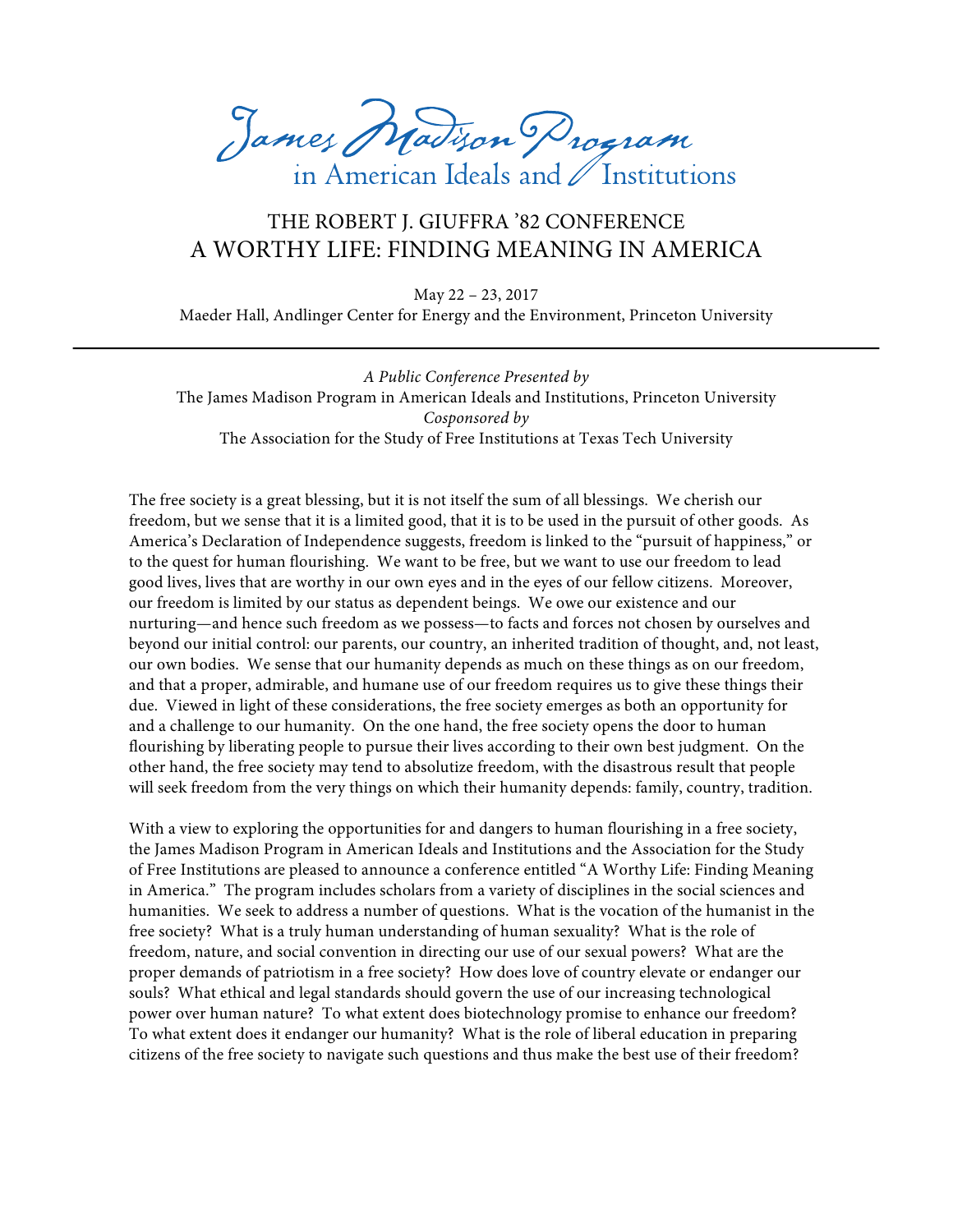## **Monday, May 22, 2017**

| 10:30 to Noon     | Presentation of the 2017 James Q. Wilson Award for Distinguished Scholarship on the<br>Nature of a Free Society to Leon R. Kass                                                                                                                                                                                                                                                              |
|-------------------|----------------------------------------------------------------------------------------------------------------------------------------------------------------------------------------------------------------------------------------------------------------------------------------------------------------------------------------------------------------------------------------------|
| Presenter:        | Robert P. George, McCormick Professor of Jurisprudence, Princeton University, on behalf of<br>the Association for the Study of Free Institutions                                                                                                                                                                                                                                             |
| Keynote Address:  | Leon R. Kass, Addie Clark Harding Professor Emeritus, Committee on Social Thought and<br>the College, University of Chicago; Madden-Jewett Chair, American Enterprise Institute                                                                                                                                                                                                              |
| 1:30 to 3:15 p.m. | The Humanist's Vocation: Leon Kass as Thinker and Teacher                                                                                                                                                                                                                                                                                                                                    |
| Panelists:        | Anton Barba-Kay, Assistant Professor of Philosophy, The Catholic University of America<br>Harvey Flaumenhaft, Tutor, St. John's College, Annapolis<br>Yuval Levin, Editor, National Affairs; Hertog Fellow, Ethics and Public Policy Center<br>Benjamin Storey, Visiting Fellow, James Madison Program, Princeton University; Associate<br>Professor of Political Science, Furman University |
| Chair:            | Thomas W. Merrill, Associate Professor, Department of Government; Associate Director,<br>Political Theory Institute, American University                                                                                                                                                                                                                                                     |
| 3:45 to 5:30 p.m. | <b>Sexuality and Human Flourishing</b>                                                                                                                                                                                                                                                                                                                                                       |
| Panelists:        | Paul R. McHugh, University Distinguished Service Professor of Psychiatry, Johns Hopkins<br>University School of Medicine<br>Gilbert C. Meilaender, Senior Research Professor, Valparaiso University<br>Catherine Pakaluk, Assistant Professor of Economics, The Catholic University of America                                                                                               |
| Chair:            | Jenna Silber Storey, Managing Director, The Tocqueville Program; Lecturer, Department of<br>Political Science, Furman University                                                                                                                                                                                                                                                             |

## **Tuesday, May 23, 2017**

| How Shall We Think about American Patriotism?                                                            |
|----------------------------------------------------------------------------------------------------------|
| James Ceaser, Harry F. Byrd Professor of Politics, University of Virginia                                |
| Wilfred M. McClay, G.T. and Libby Blankenship Chair in the History of Liberty, University<br>of Oklahoma |
| Diana Schaub, Professor of Political Science, Loyola University Maryland                                 |
| William Kristol, Editor at Large, The Weekly Standard                                                    |
| Bioethics and the (Trans) Human Future                                                                   |
| <b>Adam Keiper, Editor, The New Atlantis; Fellow, Ethics and Public Policy Center</b>                    |
| Charles Rubin, Associate Professor of Political Science, Duquesne University                             |
| Christopher O. Tollefsen, Distinguished Professor of Philosophy, University of South                     |
| Carolina                                                                                                 |
| Richard F. Hassing, Research Associate Professor of Philosophy, The Catholic University of<br>America    |
|                                                                                                          |